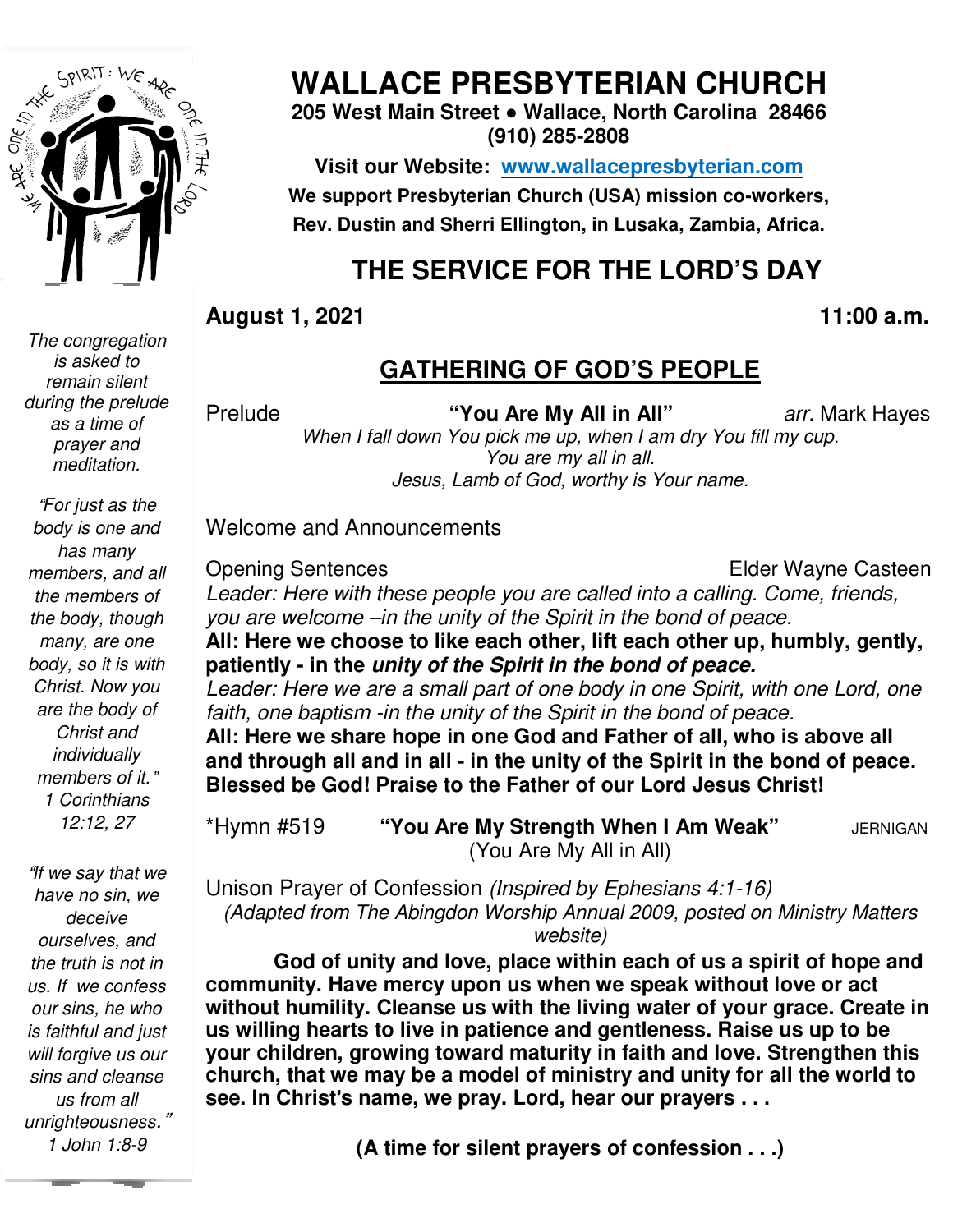*"Bear with one another and, if anyone has a complaint against another, forgive each other; just as the Lord has forgiven you, so you also must forgive." Colossians 3:13* 

*"For as in one body we have many members, and not all the members have the same function, so we, who are many, are one body in Christ, and individually we are members one of another." Romans 12:4-5* 

Responsive Assurance of Pardon *Leader: Friends, hear the Good News: the mercy of God is from everlasting to everlasting. Let us proclaim the Good News:* **All: In Jesus Christ, we are forgiven. Alleluia! Amen.**

Gloria Patri **Glory Be to the Father Glory be to the Father, and to the Son, and to the Holy Ghost; as it was in the beginning, is now, and ever shall be, world without end. Amen, amen.** 

#### **PROCLAIMING GOD'S WORD**

 Children's Sermon

Prayer for Illumination *(Adapted from Ephesians 1:17-19)*

 **the eyes of our hearts enlightened, we may know what is the hope to God of our Lord Jesus Christ, the Father of glory, may you give us a spirit of wisdom and revelation as we come to know you, so that, with which you have called us, what are the riches of your glorious inheritance among the saints, and what is the immeasurable greatness of your power for us who believe, according to the working of your great power. Amen.**

| Sermon                                 | Ephesians 4:1-16<br>TO THE SAINTS IN WALLACE<br>"The Paradox of Christian Unity" | Dr. Philip K. Gladden |
|----------------------------------------|----------------------------------------------------------------------------------|-----------------------|
| Epistle Lesson<br><b>Gospel Lesson</b> | John 17:20-26                                                                    | Elder Wayne Casteen   |

A Time for Silent Reflection

Pastoral Prayer with the Lord's Prayer

֖֖֖֖֖֖֖֖֖֚֓֓ **Our Father who art in heaven, hallowed be thy name. Thy kingdom come, thy will be done, on earth as it is in heaven. Give us this day our daily bread; and forgive us our debts, as we forgive our debtors; and lead us not into temptation, but deliver us from evil. For thine is the kingdom and the power and the glory, forever. Amen.** 

### **GIVING THANKS TO GOD**

Presentation of Tithes and Offerings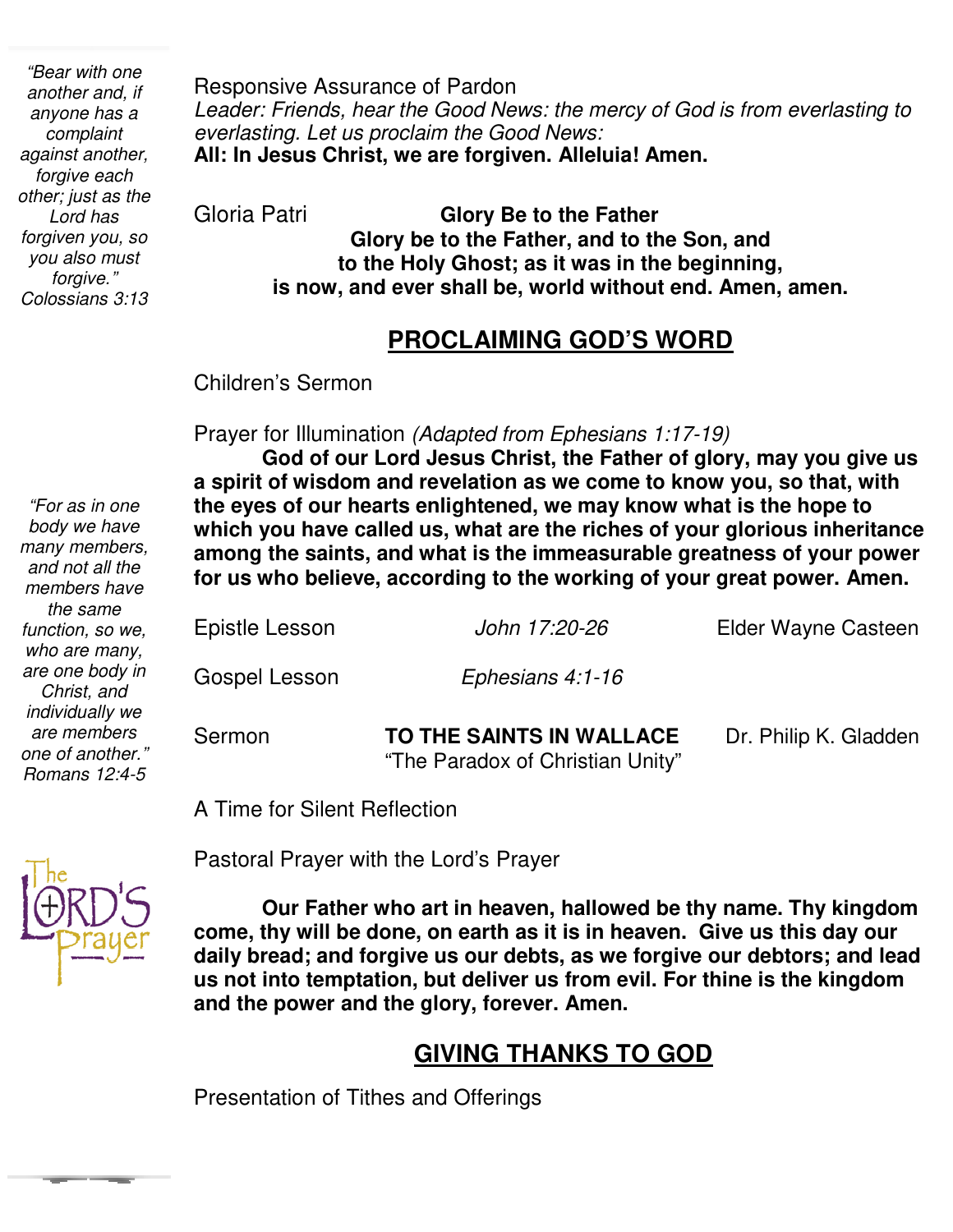| "Now there are<br>varieties of gifts,<br>but the same<br>Spirit; and there<br>are varieties of                                                          | <b>Offertory</b>                                                                                                                                                                                                                                                                                                                               | "They'll Know We Are Christians"<br>arr. Mark Hayes<br>We are one in the Spirit, we are one in the Lord;<br>And we pray that our unity will one day be restored;<br>And they'll know we are Christians by our love, by our love. |  |
|---------------------------------------------------------------------------------------------------------------------------------------------------------|------------------------------------------------------------------------------------------------------------------------------------------------------------------------------------------------------------------------------------------------------------------------------------------------------------------------------------------------|----------------------------------------------------------------------------------------------------------------------------------------------------------------------------------------------------------------------------------|--|
| services, but the<br>same Lord; and<br>there are                                                                                                        |                                                                                                                                                                                                                                                                                                                                                | The Affirmation of Faith: From "The Confession of 1967"<br>of the Presbyterian Church (U.S.A.), Section 9.07                                                                                                                     |  |
| varieties of<br>activities, but it is<br>the same God<br>who activates all<br>of them in<br>everyone."<br>1 Corinthians<br>$12:4-6$                     | In Jesus Christ, God was reconciling the world to himself.<br>Jesus Christ is God with humankind.<br>He is the eternal Son of the Father,<br>who became human and lived among us<br>to fulfill the work of reconciliation.                                                                                                                     |                                                                                                                                                                                                                                  |  |
|                                                                                                                                                         | He is present in the church by the power of the Holy Spirit<br>to continue and complete his mission.<br>This work of God, the Father, Son, and Holy Spirit<br>is the foundation of all confessional statements<br>about God, humanity, and the world.<br>Therefore, the church calls all people to be reconciled to God<br>and to one another. |                                                                                                                                                                                                                                  |  |
|                                                                                                                                                         | *Hymn #300                                                                                                                                                                                                                                                                                                                                     | THEY'LL KNOW WE ARE CHRISTIANS<br>"We Are One in the Spirit"<br>(They'll Know We Are Christians by Our Love)                                                                                                                     |  |
| Let the peace of<br>Christ rule in<br>your hearts, to<br>which indeed<br>you were called<br>in the one body.<br>And be<br>thankful."<br>Colossians 3:15 | *Benediction                                                                                                                                                                                                                                                                                                                                   |                                                                                                                                                                                                                                  |  |
|                                                                                                                                                         | *Postlude                                                                                                                                                                                                                                                                                                                                      | *All who are able may stand.                                                                                                                                                                                                     |  |
|                                                                                                                                                         |                                                                                                                                                                                                                                                                                                                                                | Preaching<br>Schedule                                                                                                                                                                                                            |  |

## **August 2021**

To the Saints Who Are In Ephesus (and Wallace) and Are Faithful In Christ Jesus

August 1 Ephesians 4:1-16<br>August 8 Ephesians 4:25-5: August 8 Ephesians 4:25-5:2<br>August 15 Ephesians 5:15-20  $E$ phesians 5:15-20 August 22 Ephesians 6:10-20 August 29 Ephesians 3:14-21

Unity in the Body of Christ 4:25-5:2 Living the New Life in Christ 1 5:15-20 Living the New Life in Christ 2The Whole Armor of God A Prayer for Us